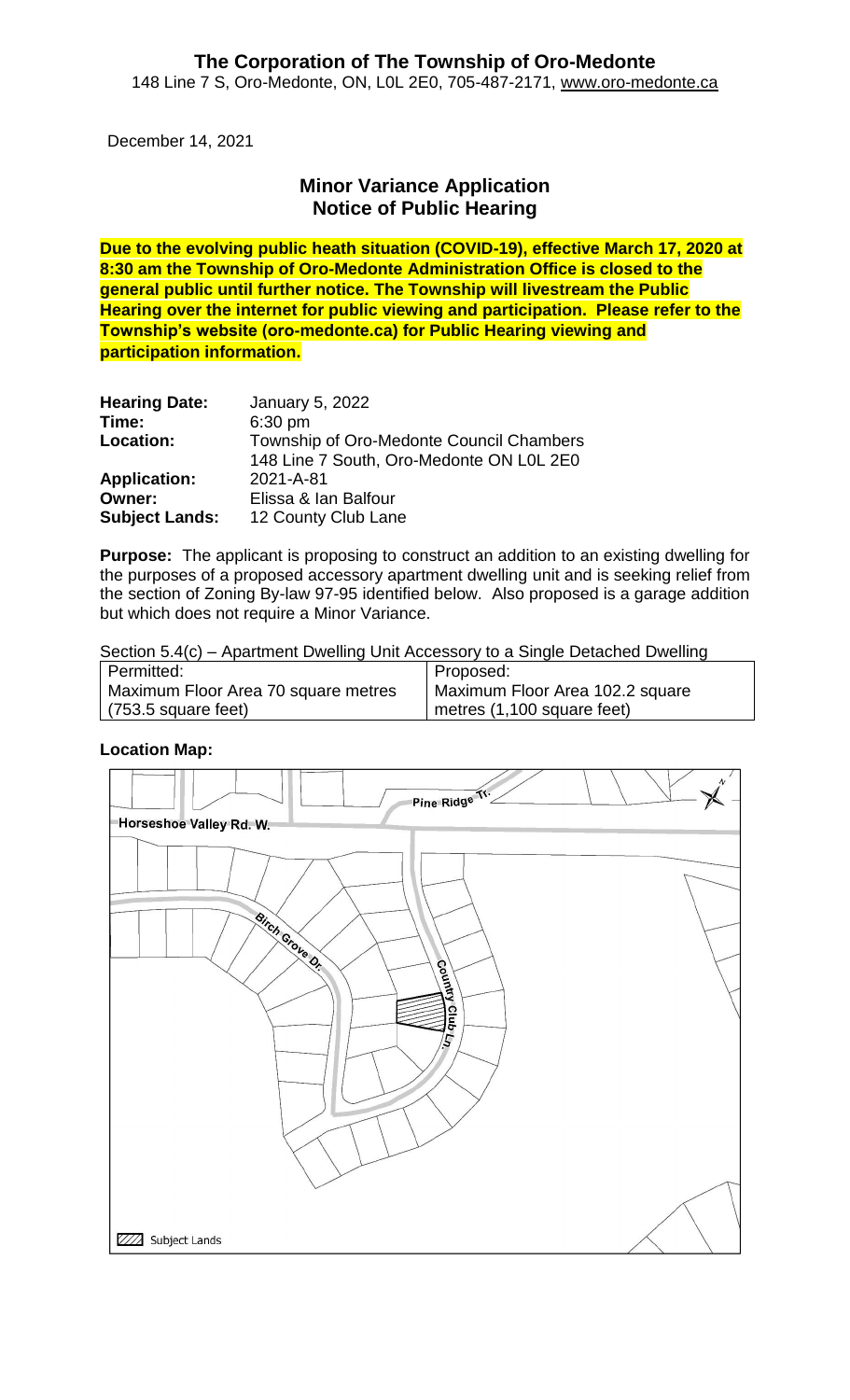#### **Have Your Say:**

Input on the application is welcome and encouraged. For specific details regarding public participation during the meeting please check the Township website at [https://www.oro](https://www.oro-medonte.ca/municipal-services/planning-information)[medonte.ca/municipal-services/planning-information.](https://www.oro-medonte.ca/municipal-services/planning-information)

Written submissions can be made by:

- 1. Emailed to [planning@oro-medonte.ca](mailto:planning@oro-medonte.ca) prior to or during the Public Hearing;
- 2. Dropped in the drop box at the Township Administration Office on Line 7 South;
- 3. Faxed to (705) 487-0133; or,
- 4. Mailed through Canada Post.

If a person or public body does not make oral submissions at the public hearing or make written submissions prior to the decision on this application, and subsequently submits an appeal of the decision, the Local Planning Appeal Tribunal may dismiss the appeal. If you wish to be notified of the decision of the Township of Oro-Medonte in respect to the application, you must make a written request.

Individuals who submit letters and other information to Council and its advisory bodies should be aware that all information, including contact information, contained within their communications may become part of the public record and may be made available through the agenda process, which includes publication on the Township's website.

Written submissions/requests should be directed to:

Township of Oro-Medonte 148 Line 7 South Oro-Medonte, Ontario L0L 2E0 Attn: Secretary Treasurer, Development Services [planning@oro-medonte.ca](mailto:planning@oro-medonte.ca)

#### **More Information:**

For further information, please contact the Secretary-Treasurer during regular office hours Monday to Friday 8:30 a.m. to 4:30 p.m. A copy of the Staff Report will be available to the public on December 23, 2021 on the Township's Web Site: [www.oro-medonte.ca](http://www.oro-medonte.ca/) or from the Development Services Department.

Andy Karaiskakis Secretary-Treasurer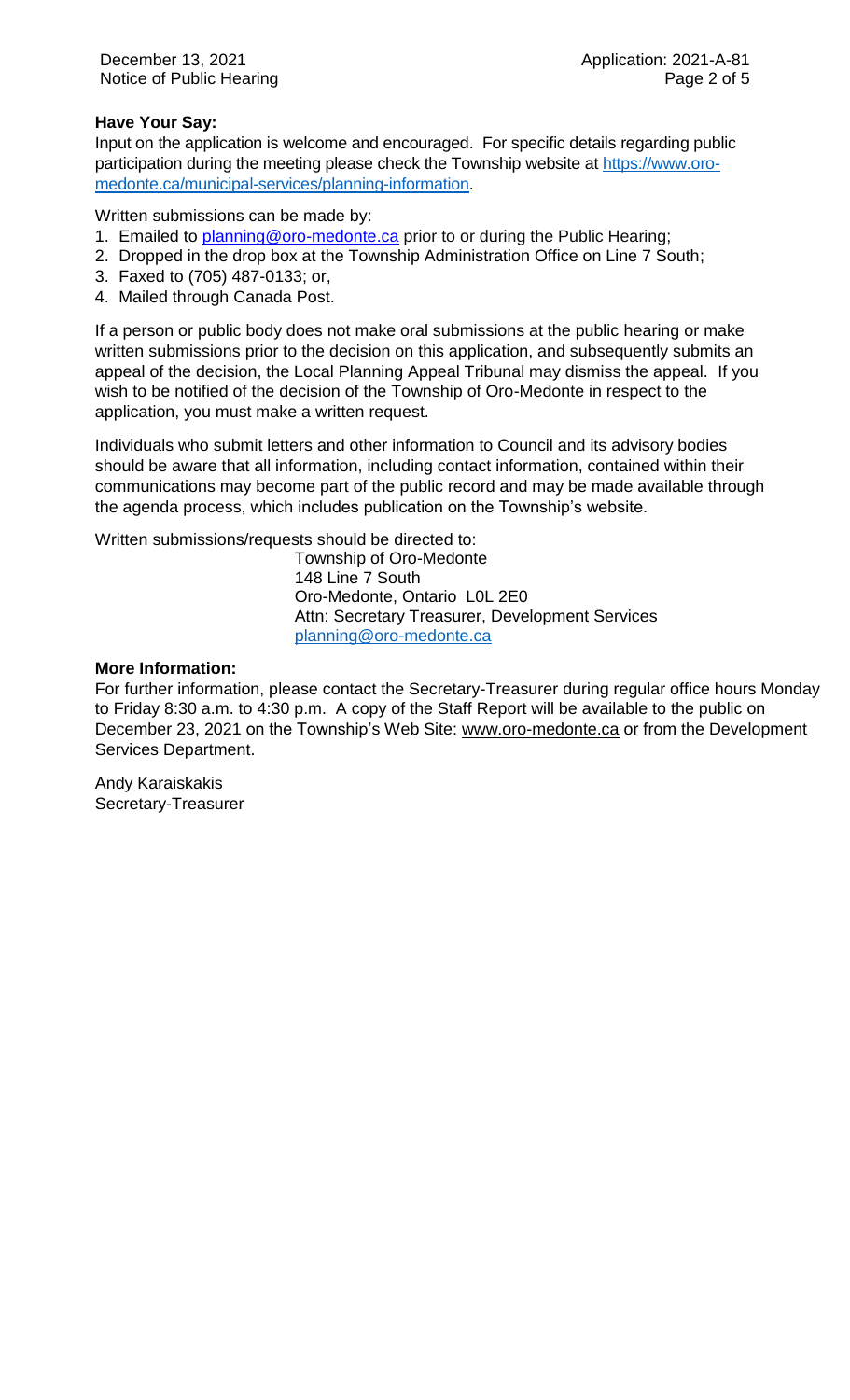### **Applicant's Site Plan:**



#### **Applicant's Floor Plan**

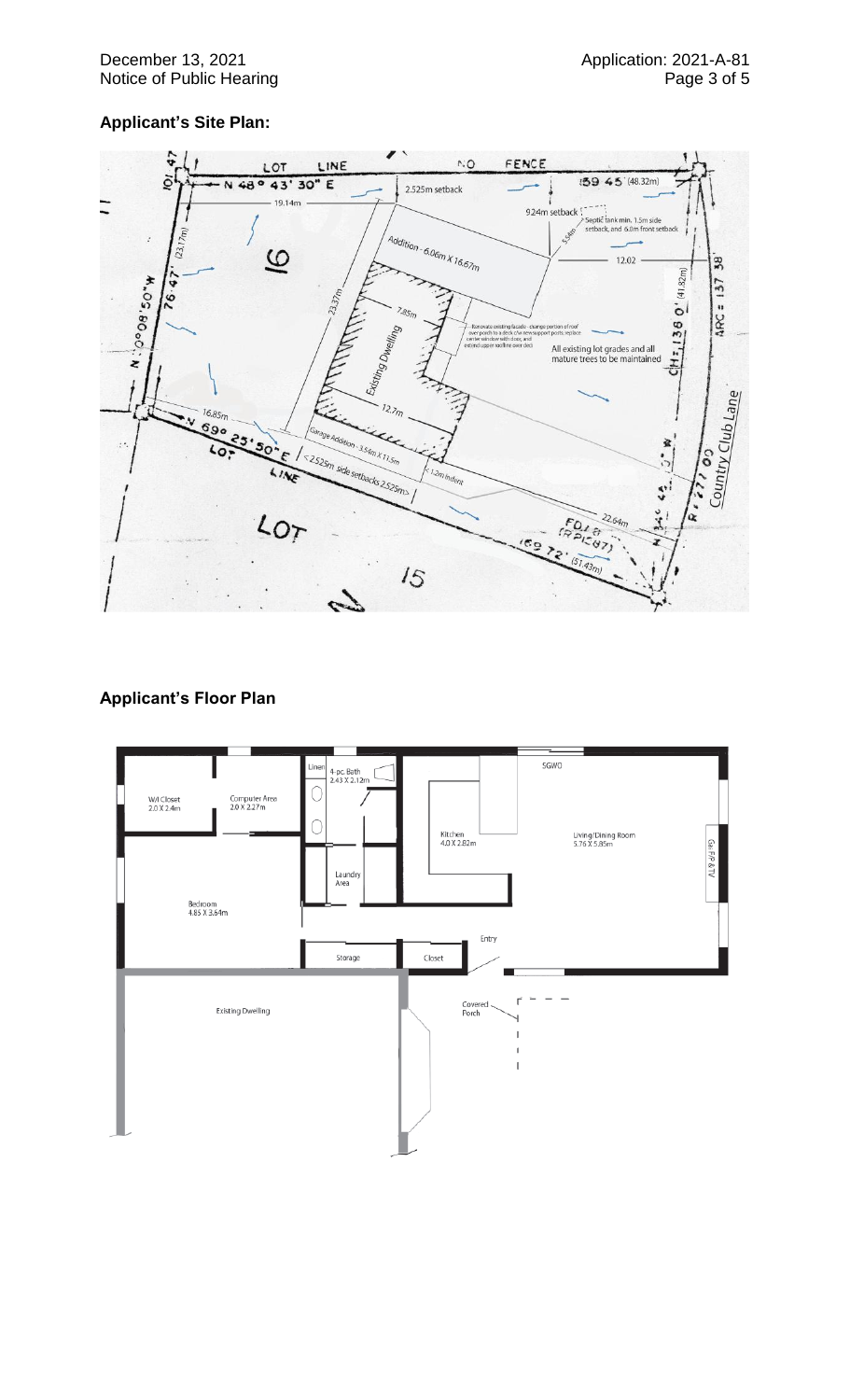#### **Applicant's Elevation Drawings**



FRONT ELEVATION - 12 Country Club Lane

REAR ELEVATION - 12 Country Club Lane